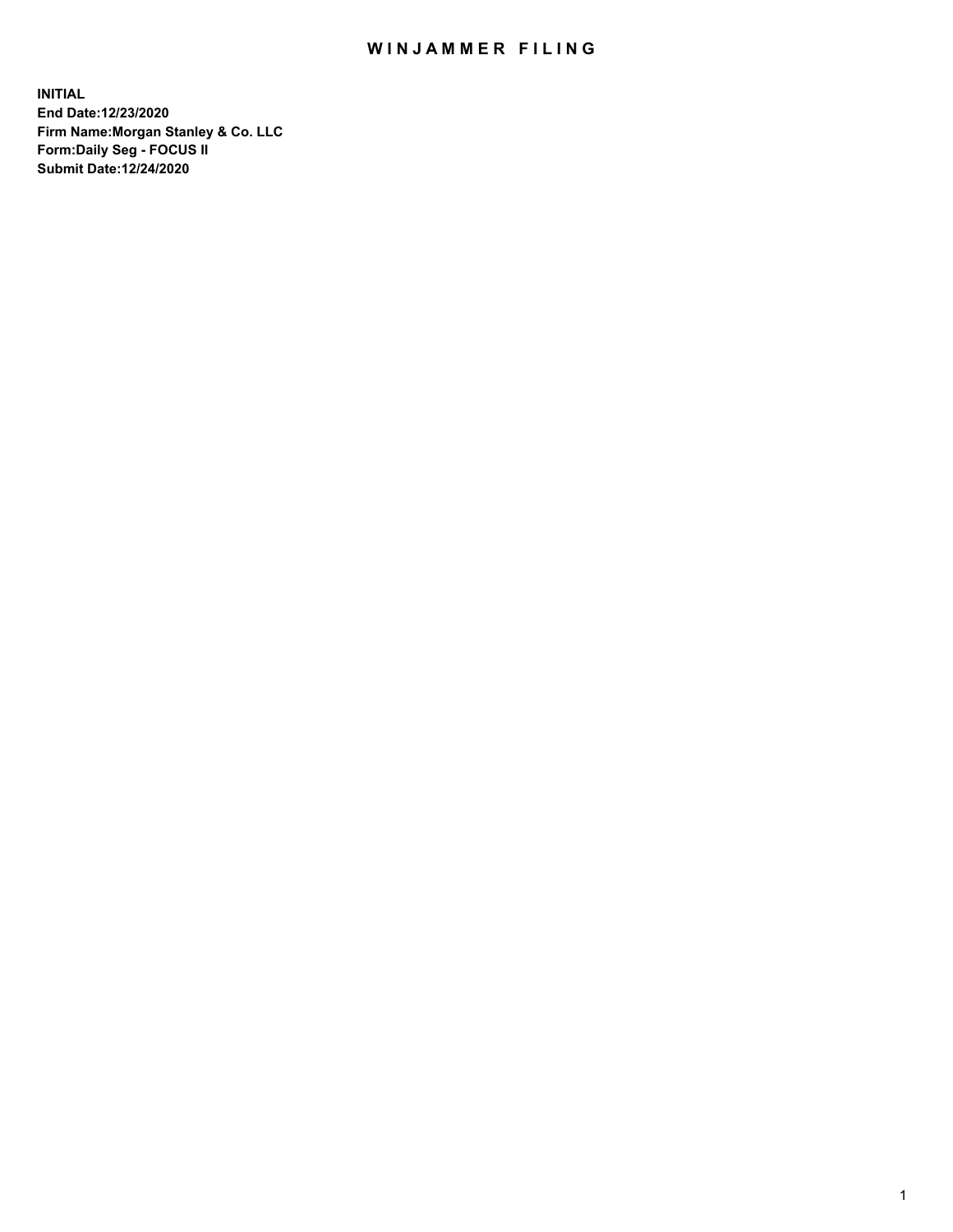**INITIAL End Date:12/23/2020 Firm Name:Morgan Stanley & Co. LLC Form:Daily Seg - FOCUS II Submit Date:12/24/2020 Daily Segregation - Cover Page**

| Name of Company                                                                                                                                                                                                                                                                                                                | <b>Morgan Stanley &amp; Co. LLC</b>                    |
|--------------------------------------------------------------------------------------------------------------------------------------------------------------------------------------------------------------------------------------------------------------------------------------------------------------------------------|--------------------------------------------------------|
| <b>Contact Name</b>                                                                                                                                                                                                                                                                                                            | <b>Ikram Shah</b>                                      |
| <b>Contact Phone Number</b>                                                                                                                                                                                                                                                                                                    | 212-276-0963                                           |
| <b>Contact Email Address</b>                                                                                                                                                                                                                                                                                                   | Ikram.shah@morganstanley.com                           |
| FCM's Customer Segregated Funds Residual Interest Target (choose one):<br>a. Minimum dollar amount: : or<br>b. Minimum percentage of customer segregated funds required:%; or<br>c. Dollar amount range between: and; or<br>d. Percentage range of customer segregated funds required between:% and%.                          | 235,000,000<br><u>0</u><br><u>00</u><br><u>00</u>      |
| FCM's Customer Secured Amount Funds Residual Interest Target (choose one):<br>a. Minimum dollar amount: ; or<br>b. Minimum percentage of customer secured funds required:%; or<br>c. Dollar amount range between: and; or<br>d. Percentage range of customer secured funds required between:% and%.                            | 140,000,000<br><u>0</u><br><u>00</u><br>0 <sub>0</sub> |
| FCM's Cleared Swaps Customer Collateral Residual Interest Target (choose one):<br>a. Minimum dollar amount: ; or<br>b. Minimum percentage of cleared swaps customer collateral required:% ; or<br>c. Dollar amount range between: and; or<br>d. Percentage range of cleared swaps customer collateral required between:% and%. | 92,000,000<br><u>0</u><br><u>00</u><br>00              |

Attach supporting documents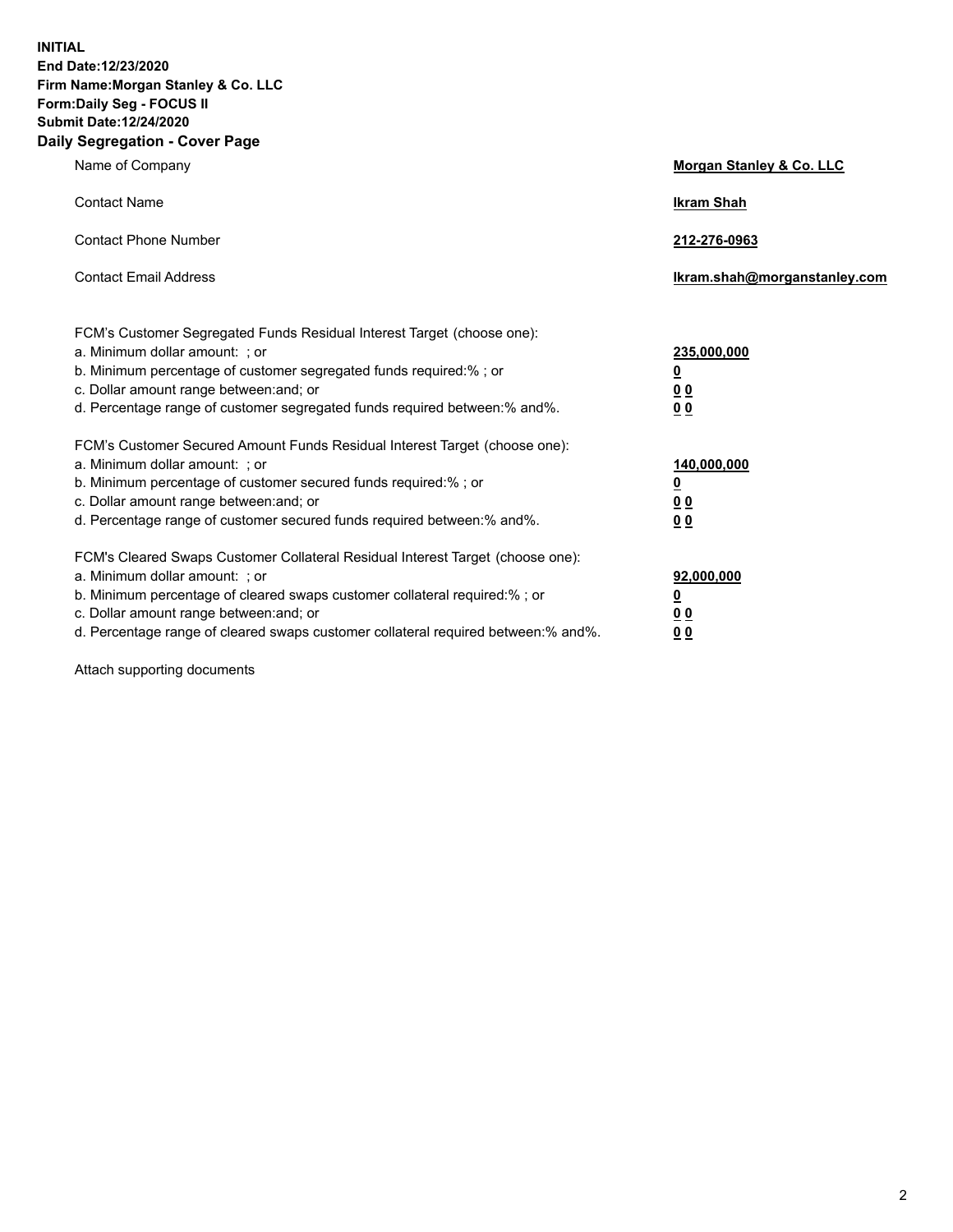## **INITIAL End Date:12/23/2020 Firm Name:Morgan Stanley & Co. LLC Form:Daily Seg - FOCUS II Submit Date:12/24/2020**

## **Daily Segregation - Secured Amounts**

Foreign Futures and Foreign Options Secured Amounts Amount required to be set aside pursuant to law, rule or regulation of a foreign government or a rule of a self-regulatory organization authorized thereunder 1. Net ledger balance - Foreign Futures and Foreign Option Trading - All Customers A. Cash **4,502,860,187** [7315]

- B. Securities (at market) **2,409,670,061** [7317]
- 2. Net unrealized profit (loss) in open futures contracts traded on a foreign board of trade **537,054,005** [7325]
- 3. Exchange traded options
	- a. Market value of open option contracts purchased on a foreign board of trade **21,977,685** [7335]
	- b. Market value of open contracts granted (sold) on a foreign board of trade **-22,636,363** [7337]
- 4. Net equity (deficit) (add lines 1. 2. and 3.) **7,448,925,575** [7345]
- 5. Account liquidating to a deficit and account with a debit balances gross amount **31,707,934** [7351] Less: amount offset by customer owned securities **-30,521,003** [7352] **1,186,931**
- 6. Amount required to be set aside as the secured amount Net Liquidating Equity Method (add lines 4 and 5)
- 7. Greater of amount required to be set aside pursuant to foreign jurisdiction (above) or line 6.

## FUNDS DEPOSITED IN SEPARATE REGULATION 30.7 ACCOUNTS

- 1. Cash in banks
	- A. Banks located in the United States **932,982,705** [7500]
	- B. Other banks qualified under Regulation 30.7 **695,276,989** [7520] **1,628,259,694**
- 2. Securities
	- A. In safekeeping with banks located in the United States **219,230,619** [7540]
	- B. In safekeeping with other banks qualified under Regulation 30.7 **22,923,323** [7560] **242,153,942**
- 3. Equities with registered futures commission merchants
	-
	- B. Securities **0** [7590]
	- C. Unrealized gain (loss) on open futures contracts **-16,235** [7600]
	- D. Value of long option contracts **0** [7610]
	- E. Value of short option contracts **0** [7615] **22,138,071** [7620]
- 4. Amounts held by clearing organizations of foreign boards of trade
	- A. Cash **0** [7640]
	- B. Securities **0** [7650]
	- C. Amount due to (from) clearing organization daily variation **0** [7660]
	- D. Value of long option contracts **0** [7670]
	- E. Value of short option contracts **0** [7675] **0** [7680]
- 5. Amounts held by members of foreign boards of trade
	-
	-
	- C. Unrealized gain (loss) on open futures contracts **537,070,240** [7720]
	- D. Value of long option contracts **21,977,685** [7730]
	- E. Value of short option contracts **-22,636,363** [7735] **5,773,310,496**
- 6. Amounts with other depositories designated by a foreign board of trade **0** [7760]
- 7. Segregated funds on hand **0** [7765]
- 8. Total funds in separate section 30.7 accounts **7,665,862,203** [7770]
- 9. Excess (deficiency) Set Aside for Secured Amount (subtract line 7 Secured Statement Page 1 from Line 8)
- 10. Management Target Amount for Excess funds in separate section 30.7 accounts **140,000,000** [7780]
- 11. Excess (deficiency) funds in separate 30.7 accounts over (under) Management Target **75,749,697** [7785]

**0** [7305]

[7354] **7,450,112,506** [7355]

**7,450,112,506** [7360]

[7530]

[7570]

A. Cash **22,154,306** [7580]

 A. Cash **3,069,382,815** [7700] B. Securities **2,167,516,119** [7710] [7740] **215,749,697** [7380]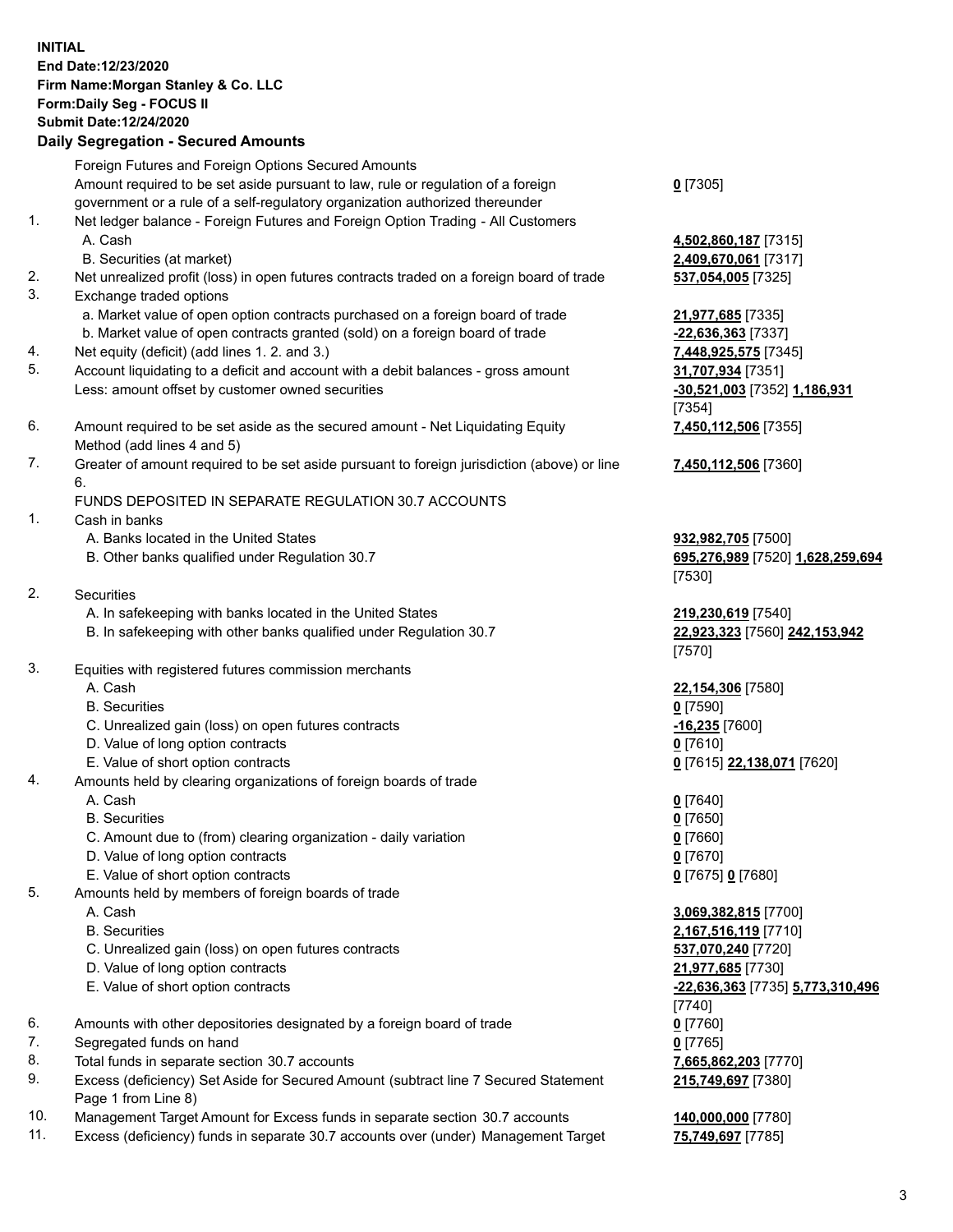|     | <b>INITIAL</b><br>End Date:12/23/2020<br>Firm Name: Morgan Stanley & Co. LLC<br>Form: Daily Seg - FOCUS II<br><b>Submit Date: 12/24/2020</b><br>Daily Segregation - Segregation Statement |                                    |
|-----|-------------------------------------------------------------------------------------------------------------------------------------------------------------------------------------------|------------------------------------|
|     | SEGREGATION REQUIREMENTS(Section 4d(2) of the CEAct)                                                                                                                                      |                                    |
| 1.  | Net ledger balance                                                                                                                                                                        |                                    |
|     | A. Cash                                                                                                                                                                                   | 15,780,461,469 [7010]              |
|     | B. Securities (at market)                                                                                                                                                                 | 8,154,321,135 [7020]               |
| 2.  | Net unrealized profit (loss) in open futures contracts traded on a contract market                                                                                                        | 1,294,903,009 [7030]               |
| 3.  | Exchange traded options                                                                                                                                                                   |                                    |
|     | A. Add market value of open option contracts purchased on a contract market                                                                                                               | 516,277,484 [7032]                 |
|     | B. Deduct market value of open option contracts granted (sold) on a contract market                                                                                                       | -400,590,307 [7033]                |
| 4.  | Net equity (deficit) (add lines 1, 2 and 3)                                                                                                                                               | 25,345,372,790 [7040]              |
| 5.  | Accounts liquidating to a deficit and accounts with                                                                                                                                       |                                    |
|     | debit balances - gross amount                                                                                                                                                             | 332,748,840 [7045]                 |
|     | Less: amount offset by customer securities                                                                                                                                                | -332,289,431 [7047] 459,409 [7050] |
| 6.  | Amount required to be segregated (add lines 4 and 5)                                                                                                                                      | 25,345,832,199 [7060]              |
|     | FUNDS IN SEGREGATED ACCOUNTS                                                                                                                                                              |                                    |
| 7.  | Deposited in segregated funds bank accounts                                                                                                                                               |                                    |
|     | A. Cash                                                                                                                                                                                   | 4,790,296,099 [7070]               |
|     | B. Securities representing investments of customers' funds (at market)                                                                                                                    | $0$ [7080]                         |
|     | C. Securities held for particular customers or option customers in lieu of cash (at<br>market)                                                                                            | 893,190,538 [7090]                 |
| 8.  | Margins on deposit with derivatives clearing organizations of contract markets                                                                                                            |                                    |
|     | A. Cash                                                                                                                                                                                   | 12,720,247,661 [7100]              |
|     | B. Securities representing investments of customers' funds (at market)                                                                                                                    | $0$ [7110]                         |
|     | C. Securities held for particular customers or option customers in lieu of cash (at<br>market)                                                                                            | 7,261,130,597 [7120]               |
| 9.  | Net settlement from (to) derivatives clearing organizations of contract markets                                                                                                           | <u>-50,136,540</u> [7130]          |
| 10. | Exchange traded options                                                                                                                                                                   |                                    |
|     | A. Value of open long option contracts                                                                                                                                                    | 516,277,484 [7132]                 |
|     | B. Value of open short option contracts                                                                                                                                                   | 400,590,307 [7133]                 |
| 11. | Net equities with other FCMs                                                                                                                                                              |                                    |
|     | A. Net liquidating equity                                                                                                                                                                 | 9,246,005 [7140]                   |
|     | B. Securities representing investments of customers' funds (at market)                                                                                                                    | $0$ [7160]                         |
|     | C. Securities held for particular customers or option customers in lieu of cash (at<br>market)                                                                                            | $0$ [7170]                         |
| 12. | Segregated funds on hand                                                                                                                                                                  | $0$ [7150]                         |
| 13. | Total amount in segregation (add lines 7 through 12)                                                                                                                                      | 25,739,661,537 [7180]              |
| 14. | Excess (deficiency) funds in segregation (subtract line 6 from line 13)                                                                                                                   | 393,829,338 [7190]                 |
| 15. | Management Target Amount for Excess funds in segregation                                                                                                                                  | 235,000,000 [7194]                 |
| 16. | Excess (deficiency) funds in segregation over (under) Management Target Amount                                                                                                            | 158,829,338 [7198]                 |

16. Excess (deficiency) funds in segregation over (under) Management Target Amount Excess

4